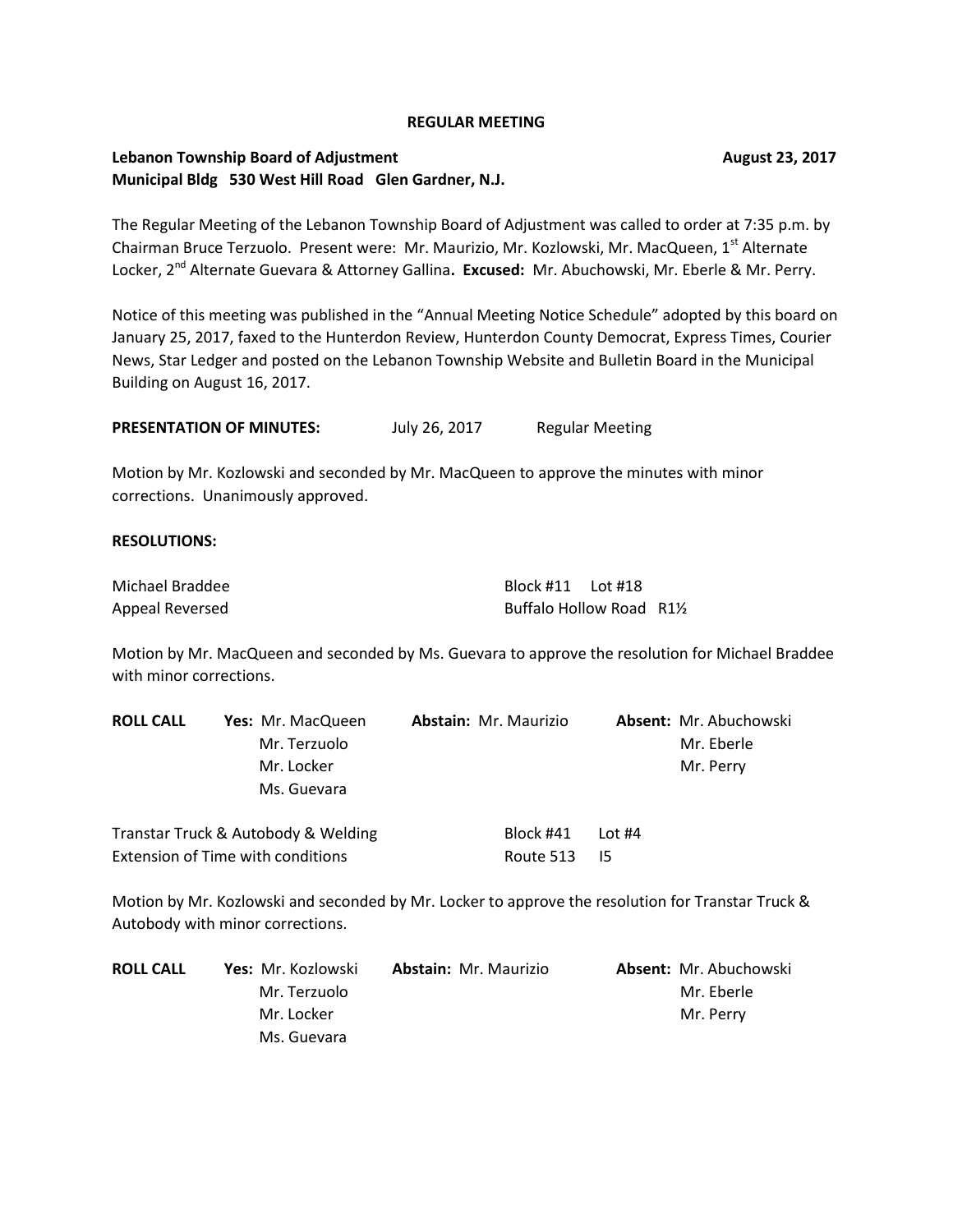| <b>Richard Eitner</b>                 | Block #21 Lot #2 |                           |  |
|---------------------------------------|------------------|---------------------------|--|
| <b>Bulk Variances with conditions</b> |                  | Hoffmans Crossing Road R3 |  |

Motion by Mr. Mr. Kozlowski and seconded by Mr. MacQueen to approve the resolution for Richard Eitner as presented.

|                | <b>ROLL CALL Yes: Mr. Kozlowski</b> | <b>Abstain: Mr. Maurizio</b> | Absent: Mr. Abuchowski |
|----------------|-------------------------------------|------------------------------|------------------------|
|                | Mr. MacQueen                        |                              | Mr. Eberle             |
|                | Mr. Terzuolo                        |                              | Mr. Perry              |
|                | Mr. Locker                          |                              |                        |
|                | Ms. Guevara                         |                              |                        |
| <b>APPEAL:</b> |                                     |                              |                        |

| <b>Matthew Governali</b> |  |
|--------------------------|--|
| 485 Route 513            |  |
| Califon, N.J. 07830      |  |

Second Story addition on back of home/pre-existing decks & pool - **Ltr from Attorney Gallina enclosed**

Block #40 Lot #8 Route 513 R1 1/2

Attorney Gallina had Matt & Stephanie Governali sworn in to give testimony. Ms. Glashoff informed the board that Taxes are current. Chairman Terzuolo asked the applicant to tell the board why they are appealing the Zoning Officer's denial. Mr. Governali informed the board that they had applied for a Zoning Permit to put on a second story addition to the back of their house which would consists of 2 bedrooms w/closets, a laundry room. The  $1<sup>st</sup>$  floor addition that is already on the back of the house will be upgraded. Ms. Governali said they will also be doing upgrading to the front portion of the house including installation and vinyl siding the house. Ms. Governali said they have wanted to do these improvements but were waiting to put the addition on the back of the house. The people who owned the house before them only put a ground floor addition on the house.

The following pictures were marked into evidence: **A1**-Photo of rear of house 1<sup>st</sup> Floor, **A2**-View from side of house, **A3-**Aerial view of property. Chairman Terzuolo asked Mr. Governali to describe what are in the photos. Mr. MacQueen referred to the application noting that the property is in the R1  $\frac{1}{2}$  zone. Ms. Governali said the house was built in the 1890's and it only has .23 of an acre. Mr. MacQueen asked about the small existing addition on the back of the house referring to exhibit **A2** and noted raising it to the same roof height as the existing house which will change the roof line on the back of the house. Mr. Governali said yes. Mr. Governali gave a copy of the Architectural design to the board to review. Attorney Gallina marked the following into evidence: **A4**-Architectural design of the new proposed addition dated July, 2016. The board asked about the fence along the property line. Mr. Governali informed the board that the fence is not his and it is not on his property. The fence belongs to his pool. The house is only 11.9' from the property line.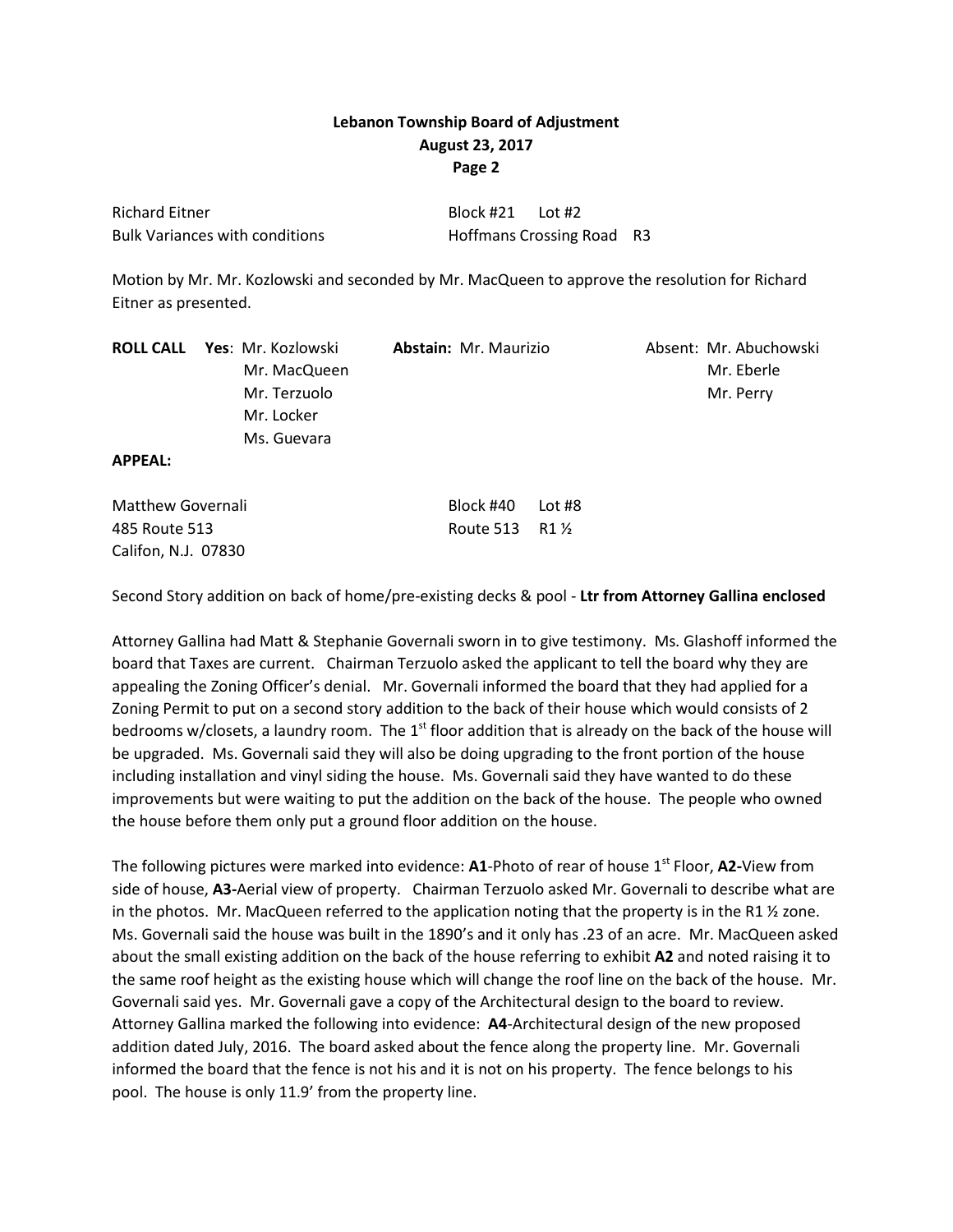Mr. Governali said he wanted to buy more property but that the property was in farmland preservation. Mr. MacQueen asked about the telephone pole in the back portion of the property near the house. Mr. Governali stated that there are no wires attached to the pole or to the house and that they plan on having the telephone pole removed. Mr. Kozlowski asked about the pool. Mr. Governali said the pool was existing when the purchased the property and they only rebuilt the pool. Mr. Governali said the addition is of the most importance and stated they would be willing to remove the pool and decks. Ms. Guevara asked if they are substantially increasing the living space for the house does that exceed an appeal. Attorney Gallina said they are looking to expand a non-conforming structure. They will need to get bulk variance relief. Attorney Gallina said it is up to the board to decide whether the Zoning Officer was correct in the denial.

The board deliberated and in conclusion, motion by Mr. MacQueen and seconded by Mr. Maurizio to uphold the denial by the Zoning Officer.

| <b>ROLL CALL</b> | Yes: Mr. Maurizio | Mr. Terzuolo | <b>Absent:</b> Mr. Abuchowski |
|------------------|-------------------|--------------|-------------------------------|
|                  | Mr. Kozlowski     | Mr. Locker   | Mr. Eberle                    |
|                  | Mr. MacQueen      | Ms. Guevara  | Mr. Perry                     |

## **Attorney Gallina will prepare the Resolution to be on the next Agenda of September 27, 2017.**

### **NEW BUSINESS:**

| William Yurgel           | Block #35                    | Lot #51 |
|--------------------------|------------------------------|---------|
| 315 Lanning Lane         | Lanning Lane $R1\frac{1}{2}$ |         |
| Glen Gardner, N.J, 08826 |                              |         |

**PUBLIC HEARING** Variance for Side-yard Setback for Deck

The applicant Mr. William Yurgel was present to present the application to the board. Attorney Gallina announced the notices are in order and the board can proceed with the hearing. The following items were marked into evidence: **A1-**Taxes Paid, **A2**-Affadavit of Proof of Service, **A3-**Certified List of Property Owners & Utilities, **A4**-POD Slips, **A5**-Notice in Newspaper, **A6**-Notice to the Property Owners, **A7**-Ltr from H.C. Planning Board dated July 11, 2017.

Attorney Gallina had Mr. Yurgel sworn in to give testimony. Mr. Yurgel made a presentation to the board. Mr. Yurgel informed the board that his house is 15.4' off the side property line. The lot consists of .50 acres. Mr. Yurgel said the house is a split level and all living area is on the top level and he would like to build a deck which would be off the dining area. The deck would not encroach any further into the side yard. It would be lined up with the house. The deck would be over the existing patio. The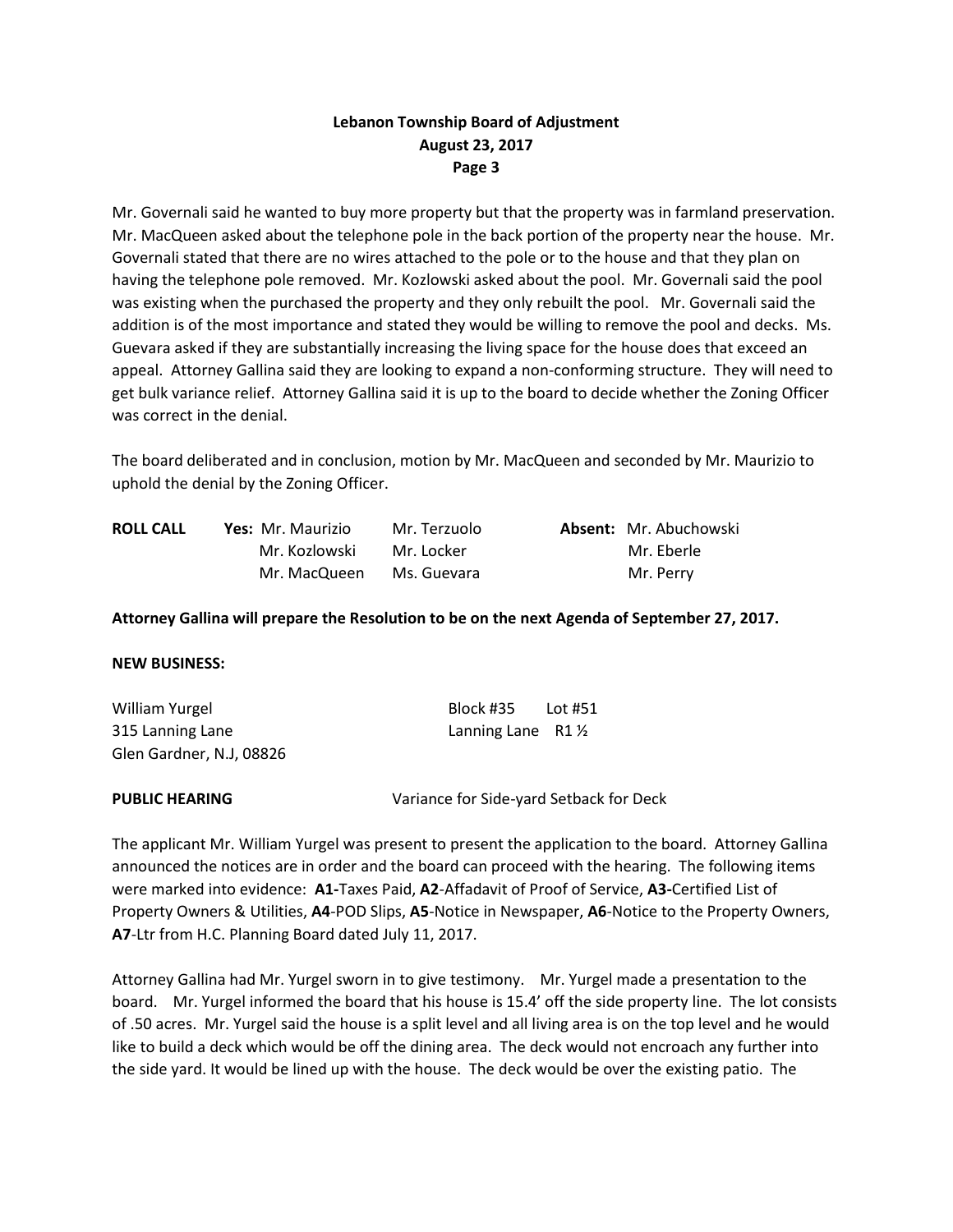house was built in 1999. Attorney Gallina asked Mr. Yurgel to describe the surrounding properties. At this time Mr. Yurgel's next door neighbor Mary Troth was sworn in to give testimony. Mrs. Troth said she doesn't have a problem with the variance her neighbor Mr. Yurgel is requesting. Mr. Yurgel reviewed for the board the pictures that were submitted. Mr. Yurgel said there will be stairs with a landing for the deck. At the conclusion of Mr. Yurgel's testimony, Chairman Terzuolo opened the hearing to the public. There were no questions from the public. Motion by Mr. MacQueen and seconded by Mr. Kozlowski to close the public portion of the hearing. Unanimously approved. Mr. Yurgel gave a brief summation at this time.

During the board's deliberations, it was noted that they did not have a problem with the proposal for the deck. At the conclusion of the board's deliberations, motion by Mr. MacQueen and seconded by Mr. Kozlowski to grant bulk variance relief for the side yard encroachment for a deck with the following conditions:

- a. Approval of all outside agencies having jurisdiction.
- b. All fees related to this application to be current.
- c. All permits to be obtained within 18 months of the adoption of the Resolution

| <b>ROLL CALL</b> | <b>Yes: Mr. Maurizio</b> | Mr. Terzuolo | <b>Absent: Mr. Abuchowski</b> |
|------------------|--------------------------|--------------|-------------------------------|
|                  | Mr. Kozlowski            | Mr. Locker   | Mr. Eberle                    |
|                  | Mr. MacQueen             | Ms. Guevara  | Mr. Perry                     |

## **Attorney Gallina will prepare the Resolution to be on the next Agenda of September 27, 2017.**

## **PRESENTATION OF BILLS:**

|                       |                       | Total: | \$1,287.50                                                |
|-----------------------|-----------------------|--------|-----------------------------------------------------------|
|                       | c. Court Stenographer |        | \$250.00 - Attend Meeting - $8/23/2017$                   |
| b. Bayer/Risse Engrs. |                       |        | \$127.50 – Meeting with Applicant Engr. – (Escrow/Ashton) |
|                       |                       |        | \$130.00 - Prepare Resolution - (Escrow/Transtar)         |
|                       |                       |        | \$227.50 – Prepare Resolution – (Escrow/Braddee)          |
|                       |                       |        | \$292.50 – Prepare Resolution – (Escrow/Eitner)           |
| a. John Gallina, Esq. |                       |        | \$260.00 - Attend ZBA Meeting 7/26/2017                   |

Motion by Mr. Kozlowski and seconded by Mr. MacQueen to approve the bills as presented. Unanimously approved.